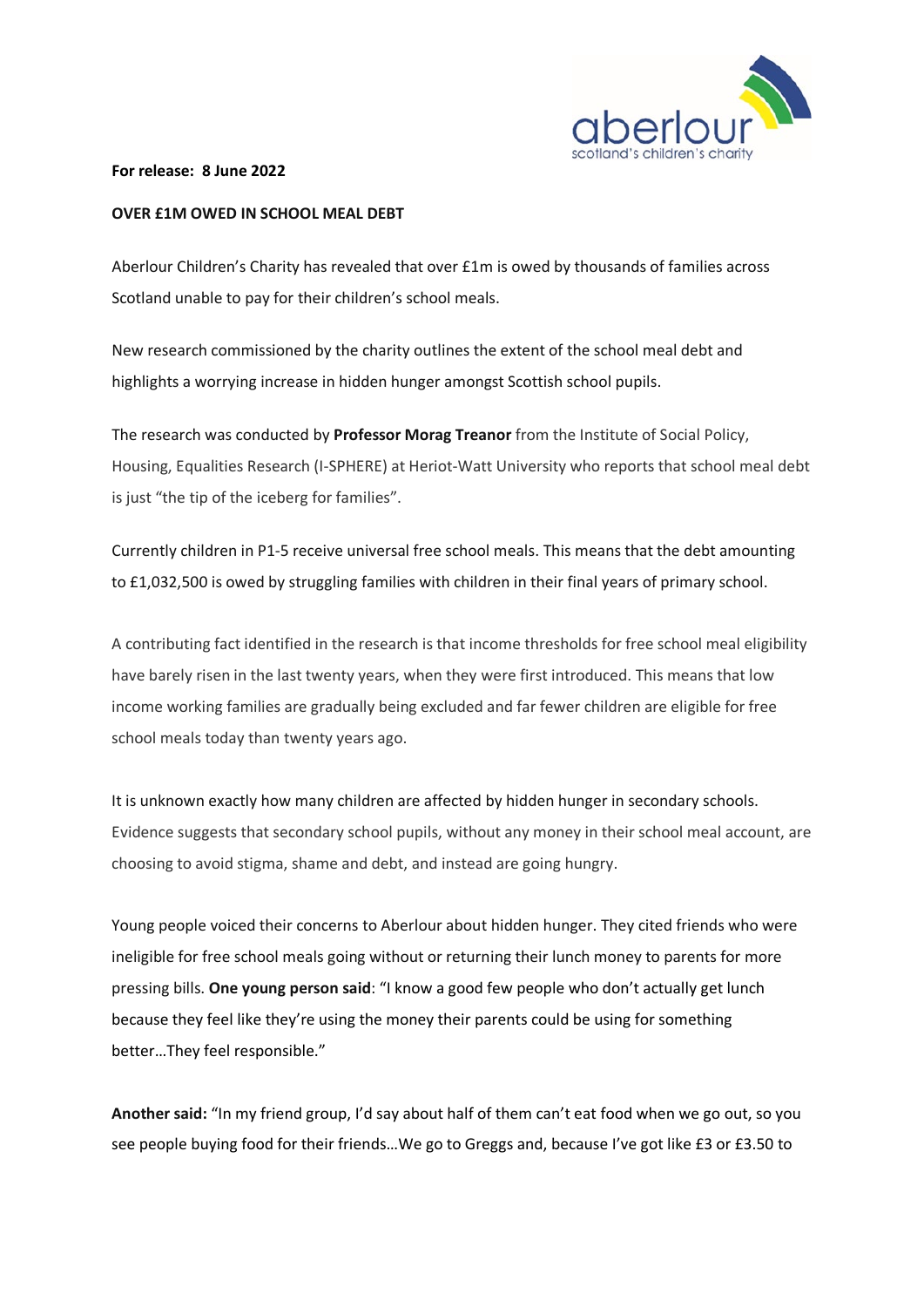

spend, I'll get two Yum Yums and a sausage roll and I'll give them the Yum Yums, just because they don't get any food anyway."

The research also highlights inconsistencies between how Local Authorities recover school meal debt, in some cases children being denied access to school meals and debt being carried over from primary into secondary schools.

**Martin Canavan, Head of Policy and Participation at Aberlour said**: "We believe in a country as rich as Scotland no child should ever go hungry. We're very concerned about hidden school hunger and believe there are likely significant numbers of children going hungry in school across Scotland. In the last ten years we've seen child poverty rise significantly yet far fewer families are eligible for free school meals now than they were when the thresholds were introduced 20 years ago.

"The issue of school hunger and significant numbers of children going hungry every single day means we are failing as a country to protect children's human rights – specifically the right to food.

"We are calling on Scottish Government to maximise eligibility for free school meals for low income working families with immediate effect. This will ensure more families receive this entitlement, reduce financial hardship, help end school meal debt and reduce the likelihood of hunger in schools".

**Professor Morag Treanor from the Institute of Social Policy, Housing, Equalities Research (I-SPHERE) at Heriot-Watt University said:** "The debt highlighted through our research is, we believe, just the tip of the iceberg as the number of families struggling to pay for a school meal in Scotland continues to soar. We have unquantified levels of hidden hunger in secondary schools. The impact of children going hungry has a catastrophic impact on their health, wellbeing and educational attainment. The lack of access to free school meals in the later years of primary and in secondary schools is harmful to both children and families. With the current cost of living crisis, we expect this to worsen without immediate action.

"We welcome the Scottish Government's commitment that it will continue to work with local authorities to plan for the expansion of free school meal provision, but we urge immediate action.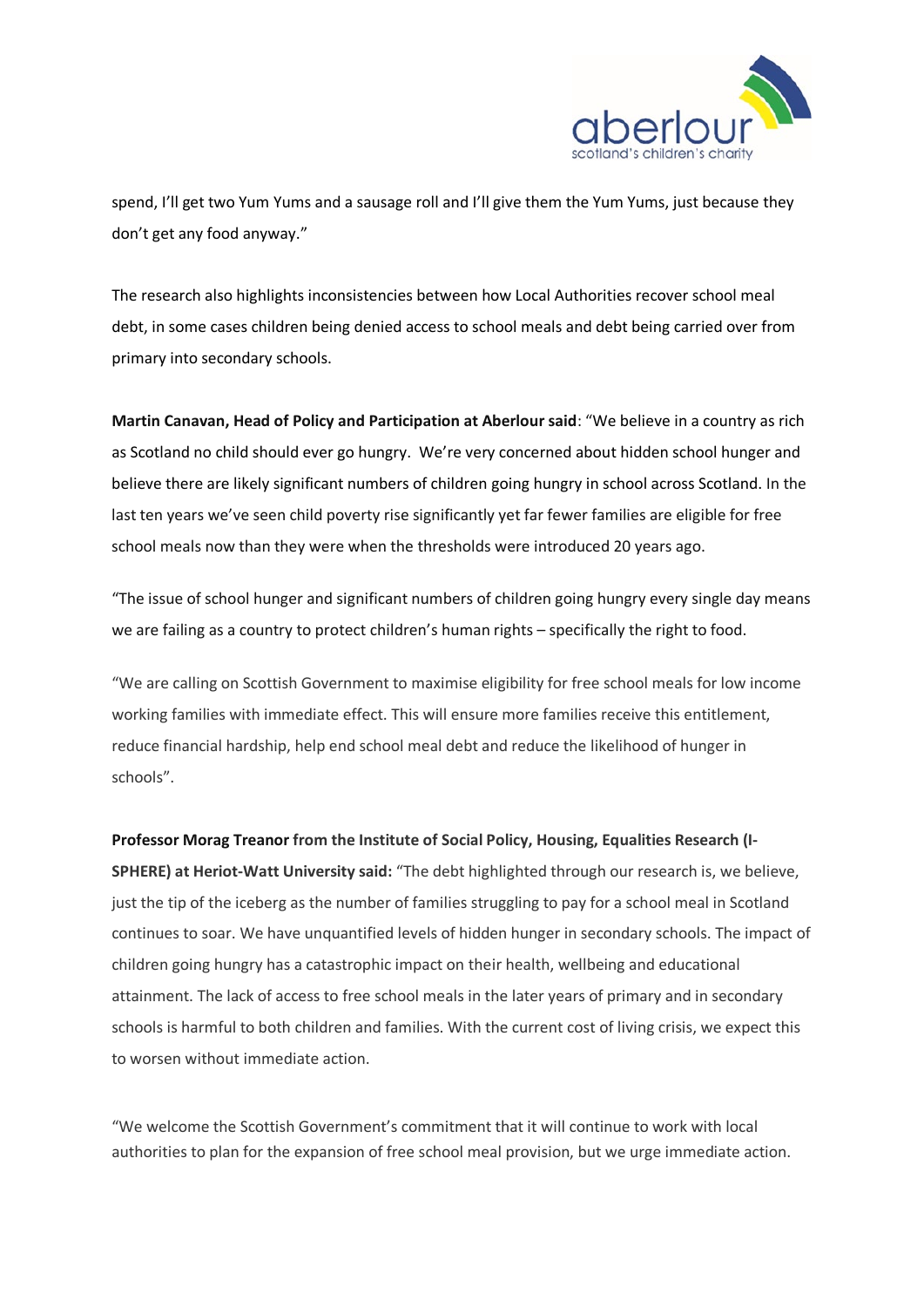

With the summer holidays coming up, many families will struggle to find an additional five meals a week to feed their children. We need to work together quickly to end food poverty in Scotland."

The full report can be read at: [https://www.aberlour.org.uk/wp](https://www.aberlour.org.uk/wp-content/uploads/2022/03/Summary-of-School-Meal-Debt-processes-June-2022.pdf)[content/uploads/2022/03/Summary-of-School-Meal-Debt-processes-June-2022.pdf](https://www.aberlour.org.uk/wp-content/uploads/2022/03/Summary-of-School-Meal-Debt-processes-June-2022.pdf) and is part of a wider piece of research currently being conducted for Aberlour by Professor Treanor around involuntary public debt which will be published later this year.

## ENDS

## **Notes to Editors**

## **About Aberlour Children's Charity**

Aberlour is one of the largest Scottish children's charities, helping to improve the lives of Scotland's vulnerable children and young people. At Aberlour we know that not all children are born with an equal chance. Together, we will be brave for children, young people and families and will overcome poverty, disadvantage and discrimination.

Aberlour's mission is to reach Scotland's vulnerable children as early as possible to stop damage being done, before families reach crisis point, before it's too late. Taking action quickly, significantly improves long-term outcomes for children and young people.

Aberlour provides a wide range of services including:

- Residential care and fostering: we provide safe, loving homes for children who have experienced trauma and abuse
- Early years: we give babies a brighter future by building confidence in their parents
- Disability: we make life easier for families where a child has a disability
- Recovery: we help parents to recover from drug and alcohol misuse, poor mental health and domestic abuse, so their children can thrive.

Please visi[t www.aberlour.org.uk](http://www.aberlour.org.uk/) for more information.